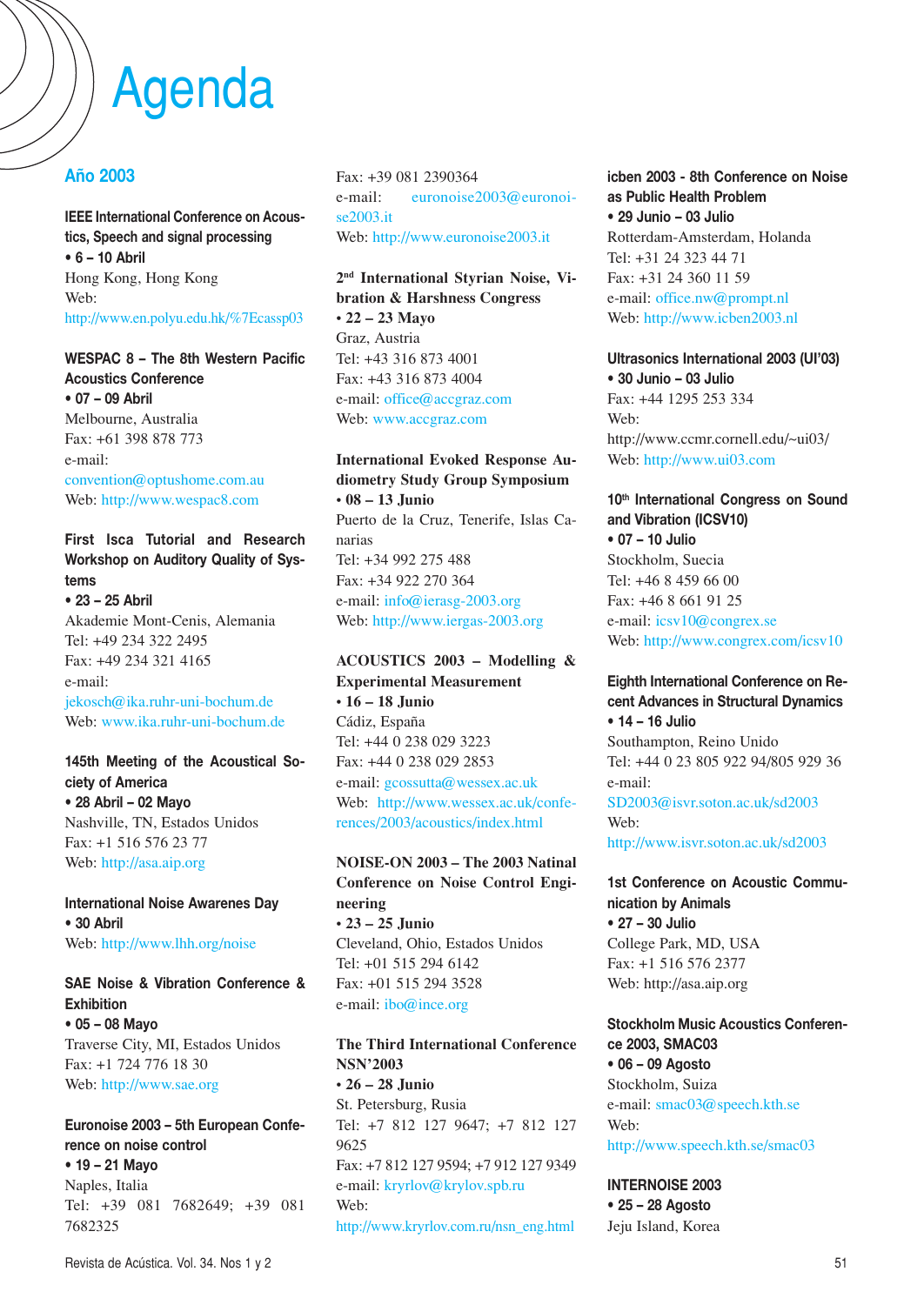# Agenda

Tel: +82 2766 9580 Fax: +82 2764 9580; +82 2762 4946 e-mail: internoise2003@covanpco.co.kr Web: http://www.internoise2003.com

# **XIII Session of the Russian Acoustical Society**

**• 25 – 29 Agosto** Moscow, Rusia Fax: +7 095 126 0100 Web: http://www.akin.ru

### **First Congress of Alps Adria Acoustics Association**

**• 01 – 02 Septiembre** Portorož, Eslovenia Tel: +386 1 4771 426 – 4771 443 Fax: +386 1 2578 576 e-mail: jurij.prezelj@fs.uni-lj.si Web: http://www.fs.uni-lj.si

### **Eurospeech2003**

**• 01 – 04 Septiembre** Geneva Suiza Fax: +41 22 839 8485 Web: http://eee.symporg/eurospeech2003

# **World Congress on Ultrasonics, WCU 2003**

**• 07 – 10 Septiembre** París, Francia Tel: +33 1 44 41 49 62 Fax: +33 1 46 33 56 73 e-mail: laugier@lip.bhdc.jussieu.fr Web: http://www.sfa.asso.fr/wcu2003

#### **International Conference on Auditory Cortex – Towards a Synthesis of Human and Animal Research • 13 – 17 Septiembre** Magdeburg, Alemania Tel: +49 391 6263 329

Fax: +49 391 6263 328 e-mail: ac2003@inf-magdeburg.de Web:

http://www.auditorycortex2003.de

**Autumn Meeting of the Acoustical Society of Japan • 16 – 19 Septiembre** Nagoya, Japón

Fax: +81 3 5256 1022 Web: http://www.soc.nii.ac.jp/asj/index-e.html

**Research Symposium: Acoustic characteristics of surfaces: measurement, prediction and applications • 18 - 19 Septiembre**

Manchester, Reino Unido e-mail: T.J.Cox@salford.ac.uk Web: www.ioa.org.uk/salford2003

#### **2nd International Symposium on Fan Noise • 23 – 25 Septiembre** Senlis, Francia

Fax: +33 4 72 444 999 e-mail: info@fannoise2003.org Web: http://www.fannoise2003.org

## **2003 IEEE International Ultrasonics Symposium • 05 – 08 Octubre** Honolulu, HI, Estados Unidos Fax: +1 217 244 0105

Web: http://www.ieee-uffc.org

#### **34 Congreso Nacional de Acústica - TECNIACÚSTICA 2003 EXPOACÚSTICA 2003 • 15 – 17 Octubre**

Bilbao, España Sociedad Española de Acústica, c/ Serrano 144, 28006 Madrid España Fax: +34 91 411 76 51 e–mail: sea@ia.cetef.csic.es Web: http://www.ia.csic.es/sea/index.html

## **Acoustics Week in Canada 2003 • 15 – 17 Octubre** Edmonton, AB, Canada Fax: +1 780 414 6376 Web: http://caa-aca.ca/edmonton-2003.html

**146th Meeting of the Acoustical Society of America • 10 – 14 Noviembre** Austin, TX, Estados Unidos Fax: +1 516 576 23 77 Web: http://asa.aip.org

## **Año 2004**

**Spring Meeting of the Acoustical Spciety of Japan 17 – 19 Marzo** Atsugi, Japón Fax: +81 3 5256 1022 Web: http://www.soc.nii.ac.jp/asj/index-e.html

**7th Joint Congress of the French and German Acoustical Societies (SFA-DEGA) • 22 – 25 Marzo** Strasbourg, Francia Tel: +49 441 798 35 61 Fax: +49 441 798 36 98 e-mail: dega@dega-akustic.de Web: www.sfa.asso.fr/cfa-daga2004

#### **International Symposium on Musical Acoustics (ISMA 2004)**

**• 31 Marzo – 03 Abril** Nara, Japón Tel: +81 774 95 1090 Fax: +81 774 95 2647 e-mail: sadachi@atr.co.jp Web: http://www2.crl.go.jp/jt/a132/ISMA20 04

## **18th ICA International Congress on Acoustics**

**• 04 - 09 Abril** Kioto, Japón Fax: +81 6 68 79 80 25 e-mail: secretariat@ica2004.or.jp Web: http://www.ica2004.or.jp

# **International Symposium on Room Acoustics (ICA2004 Satellite Meeting)**

**• 11- 13 Abril** Hyogo, Japón Fax: +81 78 803 6043 Web: http://rads04.iis.u-tokyo.ac.jp

## **75th Anniversary of the Acoustical Society of America Meeting**

**• 17 – 21 Mayo** Fax: +1 516 576 23 77 Web: http://asa.aip.org

**Joint Baltic-Nordic Acoustical Meeting • 08 – 10 Junio**